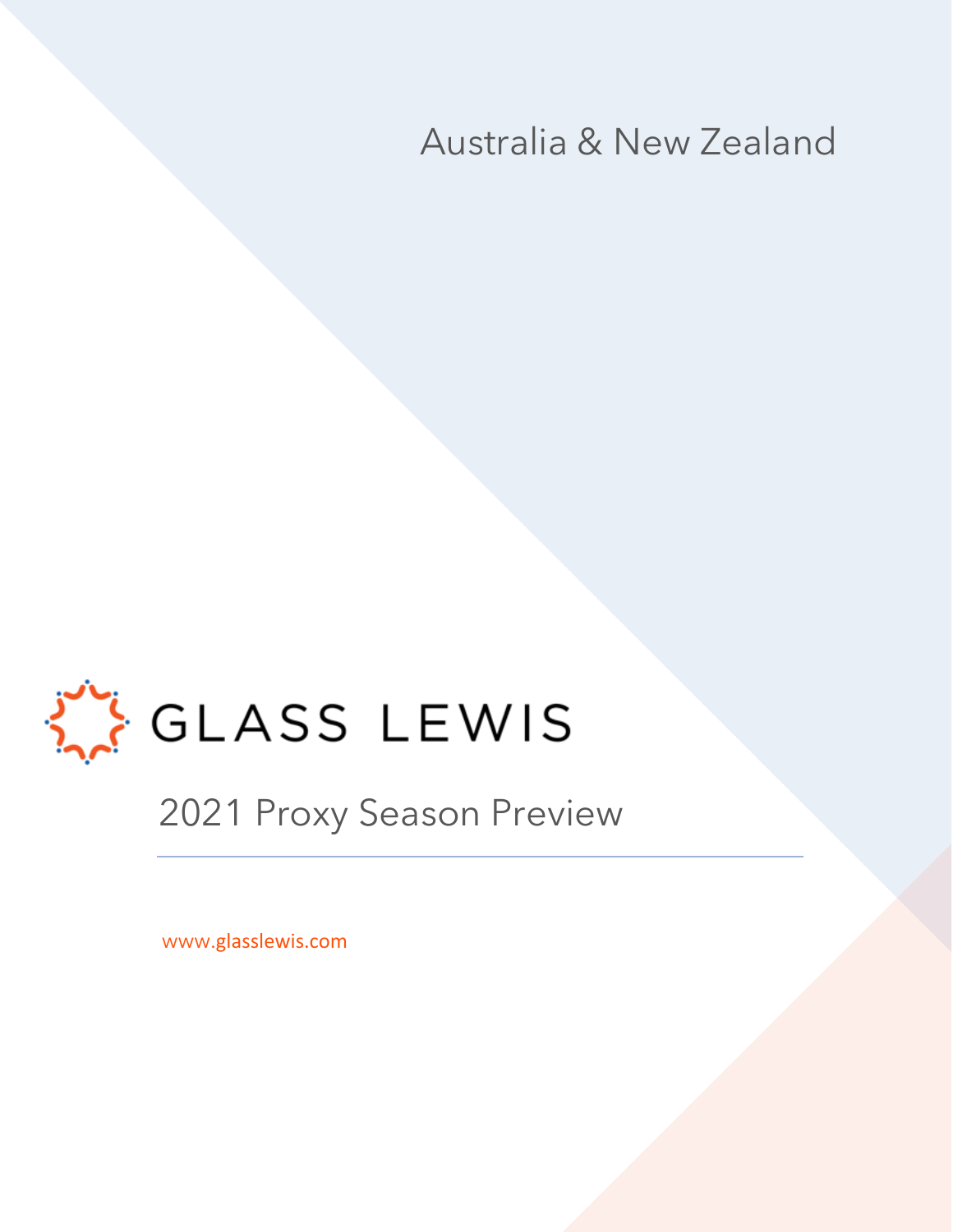# **Table of Contents**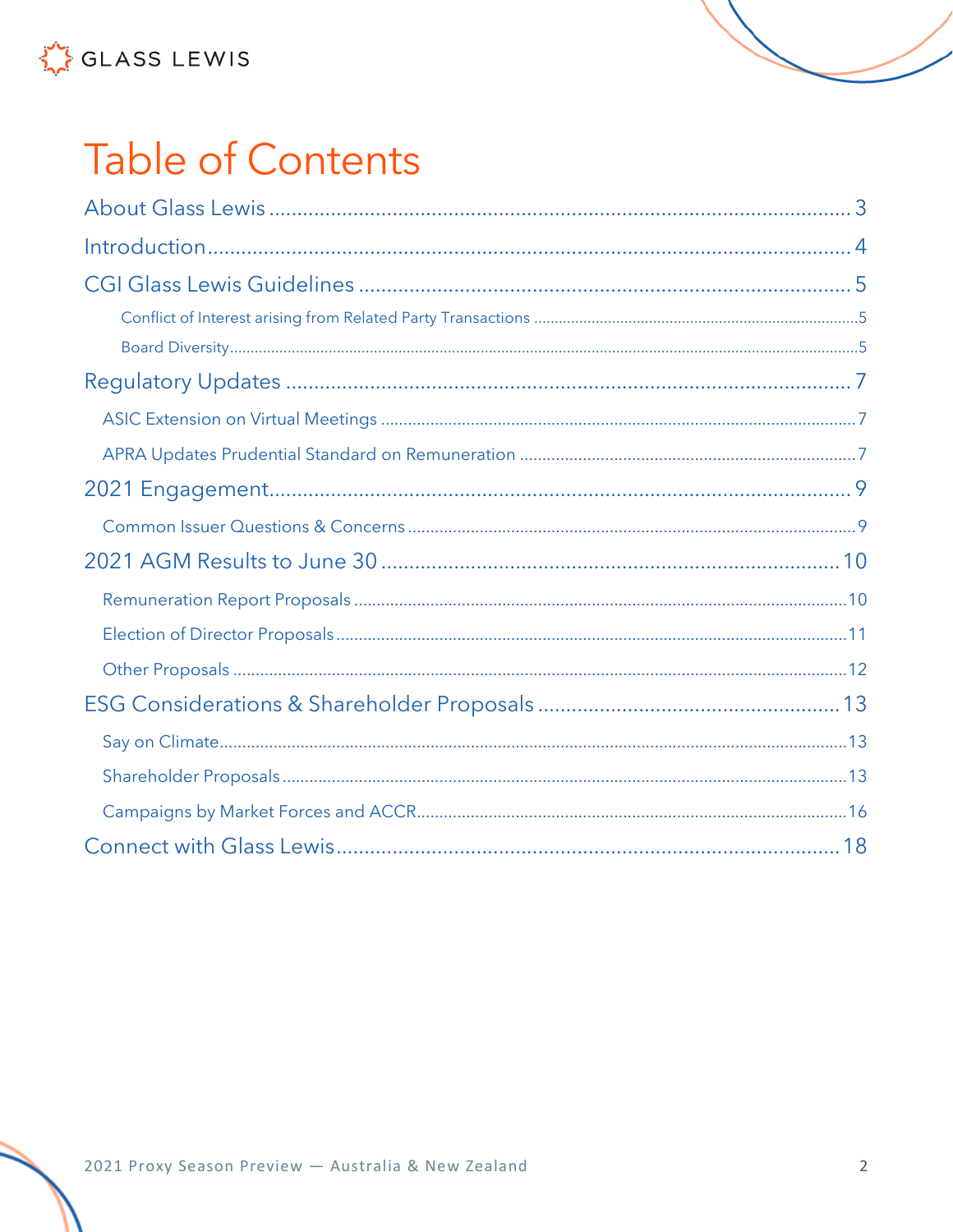



# <span id="page-2-0"></span>About Glass Lewis

Glass Lewis is the world's choice for governance solutions. We enable institutional investors and publicly listed companies to make sustainable decisions based on research and data. We cover 30,000+ meetings each year, across approximately 100 global markets. Our team has been providing in-depth analysis of companies since 2003, relying solely on publicly available information to inform its policies, research, and voting recommendations.

Our customers include the majority of the world's largest pension plans, mutual funds, and asset managers, collectively managing over \$40 trillion in assets. We have teams located across the United States, Europe, and Asia-Pacific giving us global reach with a local perspective on the important governance issues.

Investors around the world depend on Glass Lewis' **[Viewpoint](https://www.glasslewis.com/proxy-voting-2/)** platform to manage their proxy voting, policy implementation, recordkeeping, and reporting. Our industry leading **[Proxy Paper](https://www.glasslewis.com/proxy-research-3/)** product provides comprehensive environmental, social, and governance research and voting recommendations weeks ahead of voting deadlines. Public companies can also use our innovative **[Report Feedback Statement](https://www.glasslewis.com/report-feedback-statement/)** to deliver their opinion on our proxy research directly to the voting decision makers at every investor client in time for voting decisions to be made or changed.

The research team engages extensively with public companies, investors, regulators, and other industry stakeholders to gain relevant context into the realities surrounding companies, sectors, and the market in general. This enables us to provide the most comprehensive and pragmatic insights to our customers.

### Join the Conversation

Glass Lewis is committed to ongoing engagement with all market participants.

[info@glasslewis.com](mailto:info@glasslewis.com) | [www.glasslewis.com](http://www.glasslewis.com/)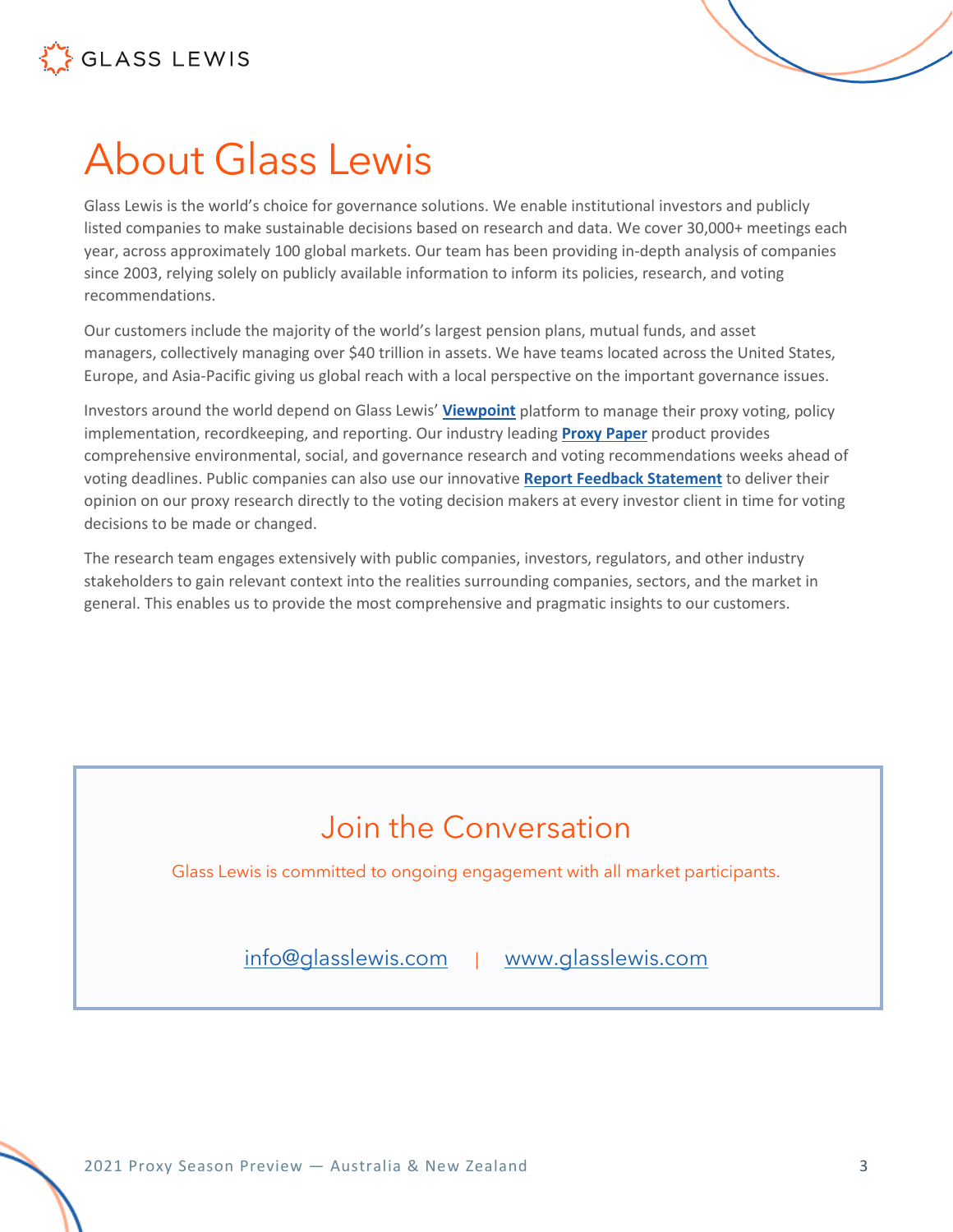# <span id="page-3-0"></span>Introduction

In our annual Australian & New Zealand Season Preview, we aim to give readers insight on the trends and hot issues to look out for in the upcoming annual general meeting (AGM) Proxy Season. We also highlight recent or upcoming changes to our CGI Glass Lewis voting guidelines as well as key updates by regulators.

2021 is the second year of the COVID-19 pandemic and with travel restrictions still in place, many of the challenges ASX and NZX-listed companies faced in 2020 remain relevant. However, resilient boards and companies have also adapted to the pandemic through shifts in business strategy, operational changes, and financing initiatives. Shareholders will again need to consider board and executive performance – and remuneration – in the context of these challenges and adaptations.

We continue to see momentum in the environmental, social and governance (ESG) space, as companies look to improve their reporting on sustainability and continued prevalence of shareholder resolutions on Australian AGMs.

This includes the emergence of the new "Say on Climate" proposals, an initiative launched by TCI Fund Management. A few Australian companies have since committed to put non-binding Say on Climate resolutions to vote at their 2022 AGM.

Shareholders will also be interested in our review of vote results from AGMs held in the first half of 2021. We treat these recently held AGMs as a guide for what might be in store in the second half of the year.

In the following sections to this Season Preview, we discuss:

- Changes to CGI Glass Lewis' voting guidelines relating to conflict-of-interest and board diversity.
- Regulatory updates in Australia, particularly around the holding of virtual shareholder meetings and CPS511.
- Themes we have encountered in our engagements with boards to date.
- AGM vote results for meetings held in the period 1 January to 30 June 2021.
- Environmental and social shareholder resolutions that can be expected at upcoming AGMs and the results of such resolutions put forward at AGMs in the first half of 2021.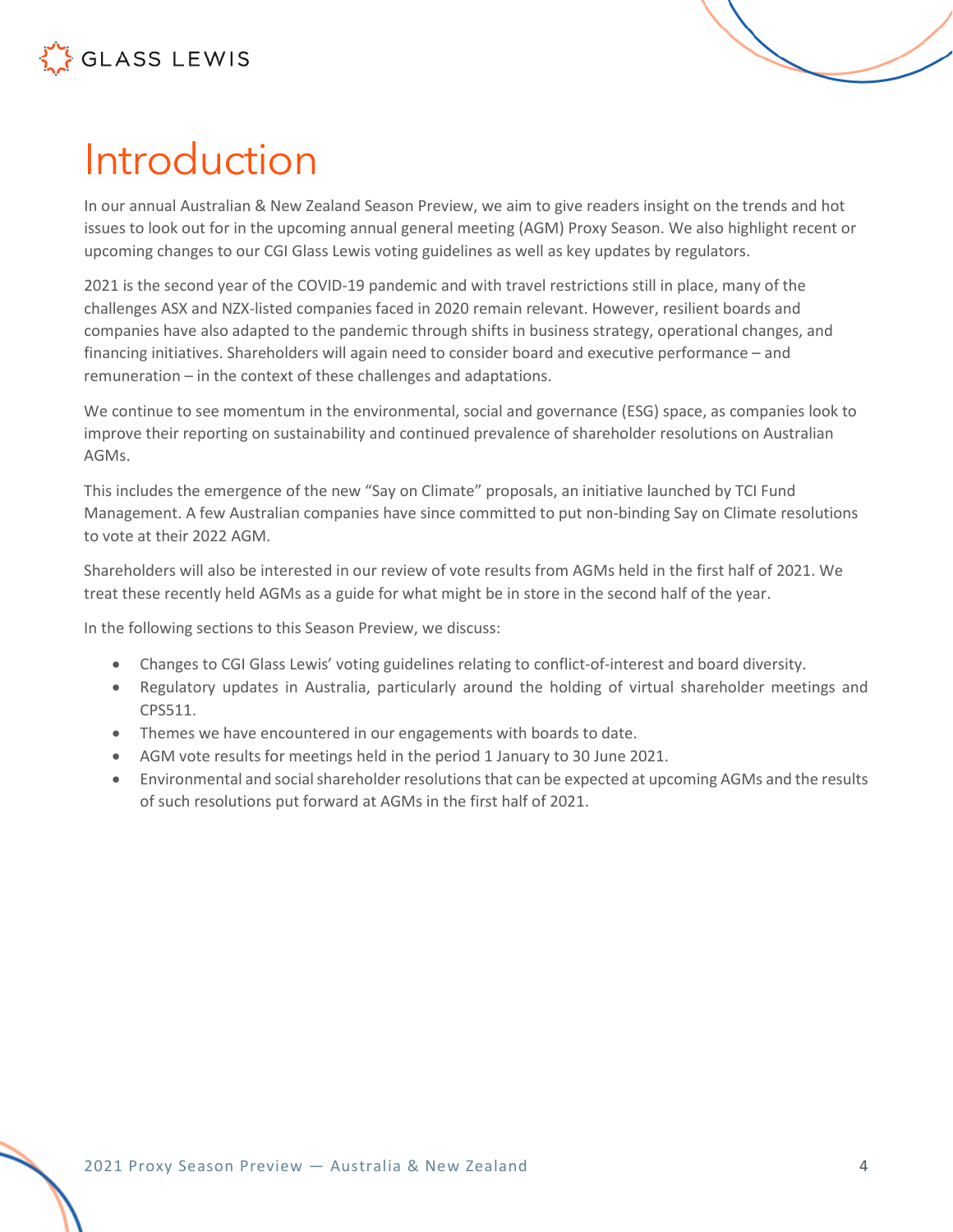

# <span id="page-4-0"></span>CGI Glass Lewis Guidelines

CGI Glass Lewis annually reviews its policy guidelines and will at times make changes after carefully considering shareholder interests, market trends, and changes in regulation within Australia and New Zealand. Our updated guidelines are made available to the public prior to the main proxy season which takes place in the second half of the calendar year.

In our policy guidelines for 2021/22, we have made two key revisions:

#### <span id="page-4-1"></span>Conflict of Interest arising from Related Party Transactions

Non-executive directors (NEDs) will at times engage in professional, consulting or business relationships (i.e. related party transaction or RPTs) with a company where he or she also serves as a member of the board. CGI Glass Lewis believes RPTs, especially where they are considered material, are a significant conflict of interest for the NED and ultimately compromise their independence.

Previously, CGI Glass Lewis applied an absolute dollar threshold approach to determine if a NED's RPT is material. Going forward, we will evaluate materiality by comparing the value of the NED's RPTs against NED fees.

If the value of any professional or consulting services provided directly by the NED exceeds 30% of NED fees, the RPT will be considered material and the NED will not be considered independent. Where transactions of any nature are made with an entity at which the NED has an interest, the RPT will be considered material if we believe the NED's beneficial indirect interest in the transaction can plausibly exceed 30% of their fee for serving as an NED.

This change will make our materiality assessment more meaningful as materiality thresholds will vary by individual circumstances. NED fees received by an individual are more tailored to an individual's financial circumstances than a one-size-fits-all number. This approach will also appropriately scale up and down the ASX indices as NED fees are correlated with company size.

Consistent with our previous approach, we will continue to consider qualitative factors before recommending against a NED with RPTs, such as the nature of the transaction, the rationale provided by the board, as well as mechanisms in place to address potential conflicts of interest.

#### <span id="page-4-2"></span>Board Diversity

As discussed in our 2020/2021 guidelines, we have introduced changes to our board diversity policy effective from January 1, 2021 for ASX300 companies.

Prior to this date, our guidelines were that CGI Glass Lewis would consider recommending against members of the board at ASX300 companies should the board have zero women directors. This has now changed so that if a company board with six or more directors (including the MD) has less than two women directors, we may consider recommending shareholders vote against board members. Similarly, if a company board has five directors, we expect to see at least one director that is a woman.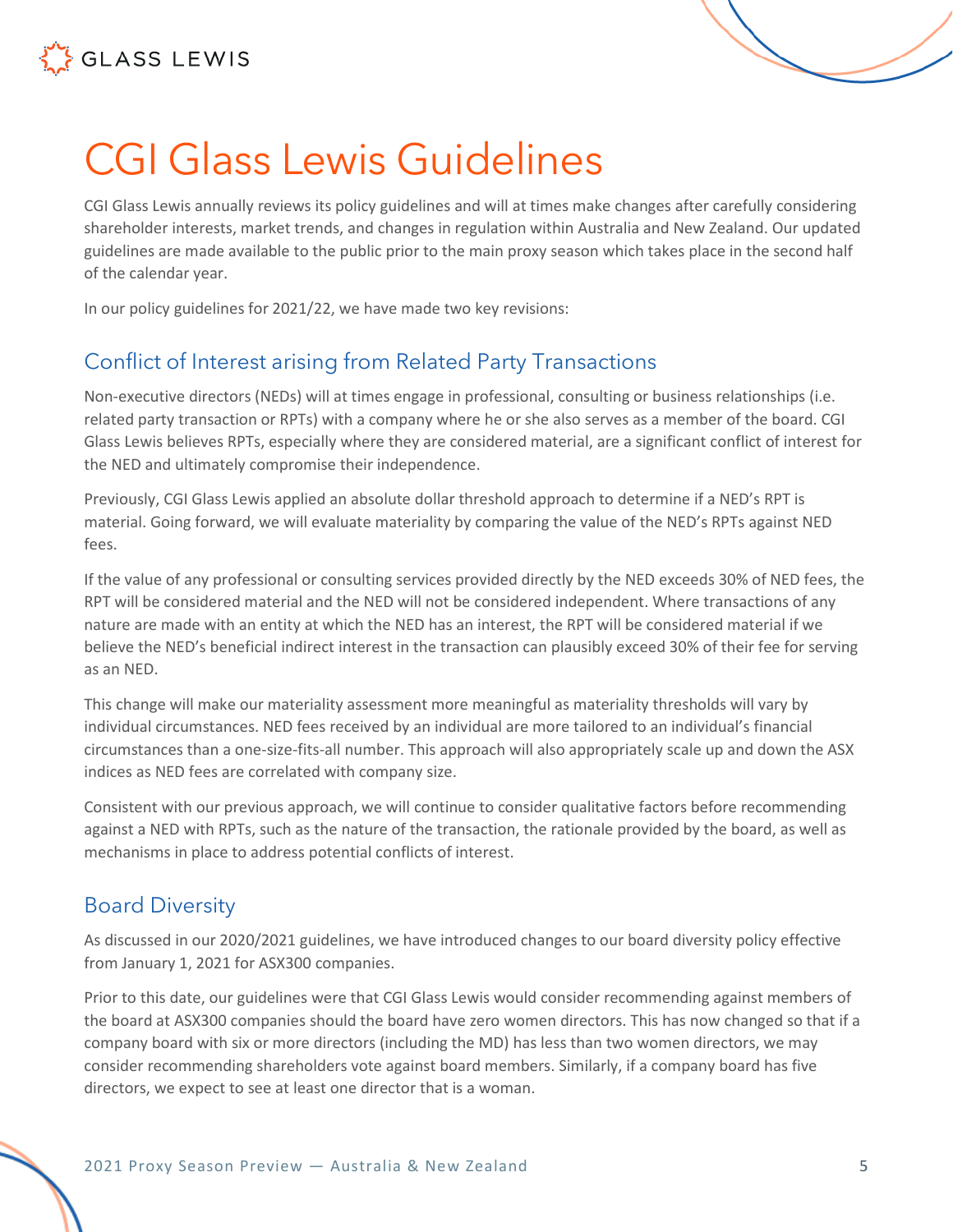

We may provide exceptions if the company demonstrates high representation of women in the senior management team or otherwise discloses a credible plan to address the lack of diversity on the board and in the senior management team in near future periods.

The intention of this change is to further promote gender diversity among boards. We wish to ensure boards have an open and diverse culture and believe that having more than one director that is a woman provides reassurance that board gender diversity is not tokenistic.

While we believe diversity of thought is important at smaller boards, we did not wish to limit director appointments on small boards to a single gender and so our guideline change at this time is principally targeted at boards with six or more directors (comprising a majority of boards).

This policy will also come into effect for NZX50 companies from January 1, 2022.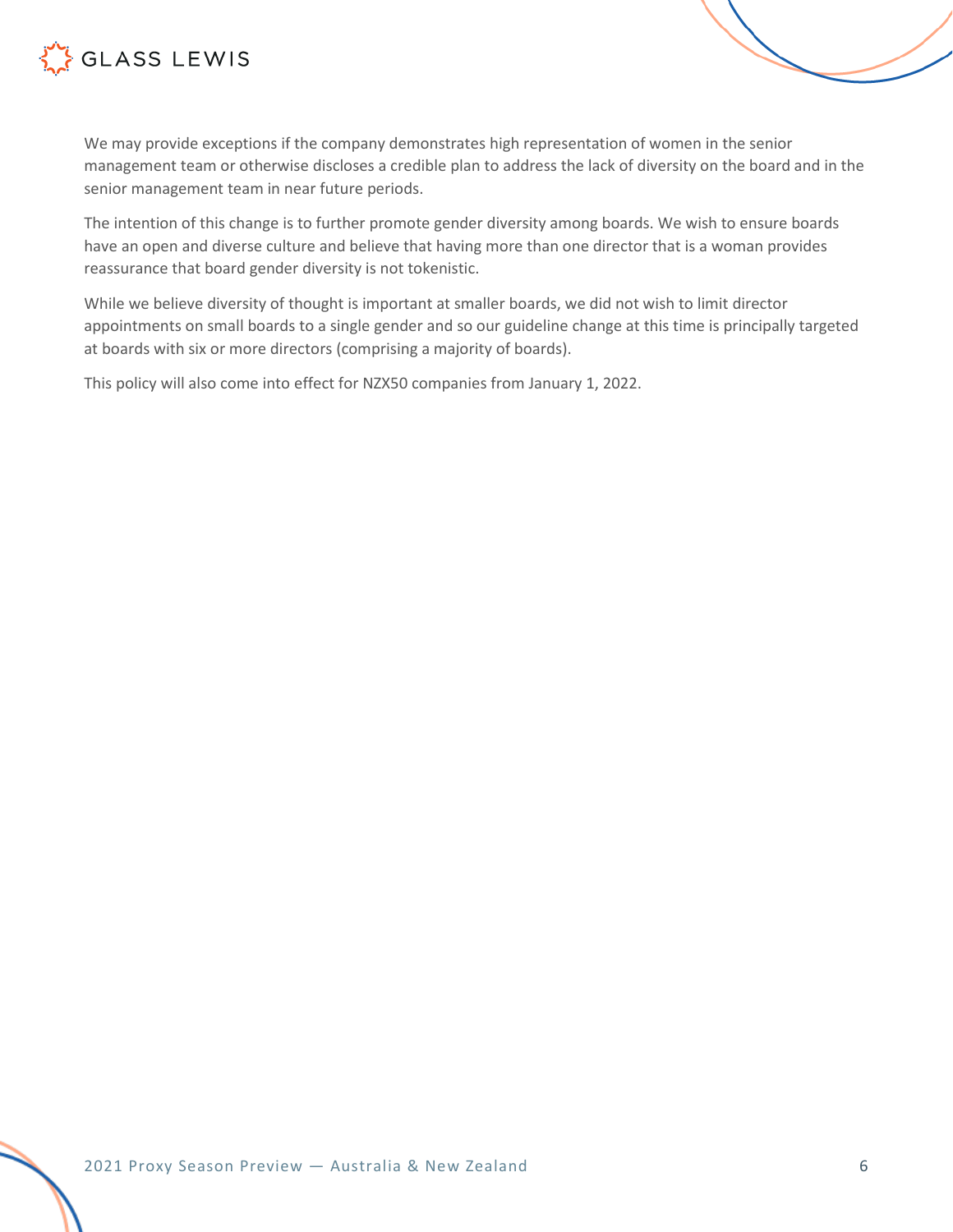# <span id="page-6-0"></span>Regulatory Updates

# <span id="page-6-1"></span>ASIC Extension on Virtual Meetings

In response to the ongoing COVID-19 pandemic, the Australian Securities and Investments Commission (ASIC) extended its "no action" position on virtual meetings held during COVID-19 restrictions to October 31, 2021 or otherwise until appropriate measures are passed by the Australian Parliament.

As such, companies can continue to hold their AGMs online without breaching the Corporations Act.

ASIC has also provided guidance on how virtual meetings should be held using technology. These virtual meetings will still need to provide shareholders with a reasonable opportunity to participate and to raise questions to the board.

Following the expiry of this position, unless further extensions are provided or other measures are passed, shareholder meetings will need to be conducted consistent with pre-COVID-19 laws which require shareholder meetings to be held in-person.

### <span id="page-6-2"></span>APRA Updates Prudential Standard on Remuneration

In November 2020, the Australian Prudential Regulation Authority (APRA) released for consultation a revised draft of its prudential standard on remuneration (revised CPS 511). CPS511 was designed by APRA to strengthen market practice, underpin sound remuneration practices and enhance accountability in the institutions it regulates.

The draft standard has moved to a more principles-based approach that is designed to be risk based and proportionate, with more comprehensive requirements for larger, more complex Significant Financial Institutions (SFIs).

The revised CPS 511 includes several revisions. The key revisions for SFIs include:

- "replacing the 50 per cent cap on financial measures for variable remuneration with a requirement that material weight be assigned to non-financial measures, combined with a risk and conduct modifier that can potentially reduce variable remuneration to zero; and
- a reduction in the minimum deferral periods for variable remuneration from seven to six years for CEOs, from six to five years for senior managers and from six to four years for highly paid material risk takers".

SFIs are required to conduct an annual compliance review which would typically include a self-assessment, examining both the design and outcomes of the remuneration framework.

Furthermore, the Banking Executive Accountability Regime (BEAR) under the Financial Accountability Regime (FAR) will be extended to all APRA regulated entities.

APRA is planning to finalise the CPS 511 in the second half of 2021. Entities will be expected to comply with the new CPS 511 requirements beginning from January 1, 2023, under a staged implementation approach: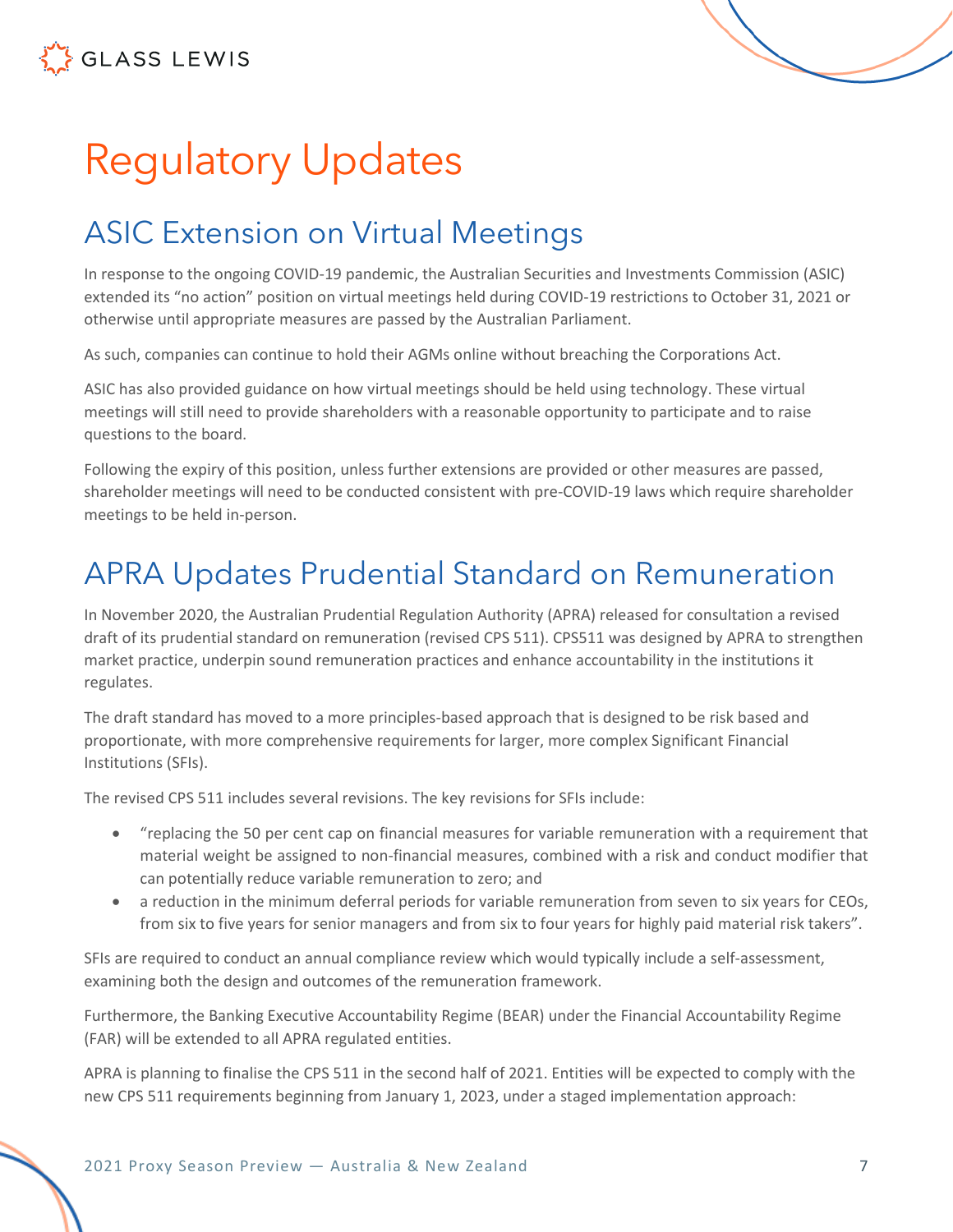- January 1, 2023 for an authorised deposit taking institutions (ADIs) that are SFIs or a group headed by these SFIs.
- July 1, 2023 for insurer or registrable superannuation entity (RSE) licensees that are SFIs or a group headed by these SFIs.
- January 1, 2024 for all other non-SFIs.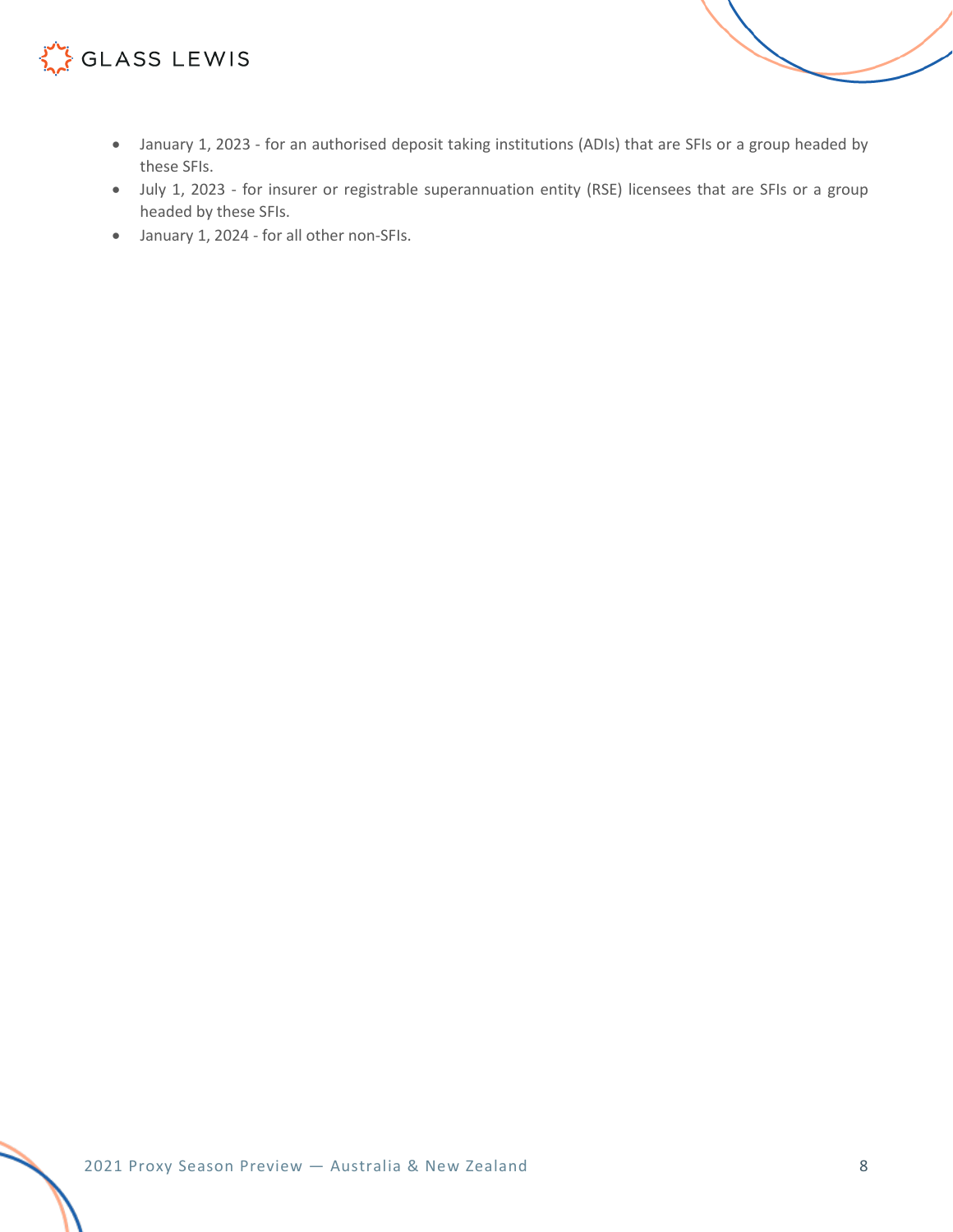

<span id="page-8-0"></span>

CGI Glass Lewis has a comprehensive issuer engagement programme in Australia and New Zealand. We engage throughout the year with the boards of ASX and NZX-listed entities of all sizes, from micro-caps to the largest companies.

### <span id="page-8-1"></span>Common Issuer Questions & Concerns

Without going into the specifics of the questions and challenges raised by any one issuer, during engagement meetings held in the first half of 2021 we have identified two common talking points:

- 1. Continuing from last year, boards of companies which are still experiencing a negative impact of COVID-19 have asked about shareholder expectations in relation to executive bonuses or pay increases in the context where FY2020 bonuses or pay packets generally were suppressed.
- 2. Boards, especially in the ASX300 and NZX50, have either made improvements or are looking to improve their disclosures on sustainability. Many of these companies asked about new trends or market practices emerging in this space.

Based on the first item, we expect that ASX-listed companies will still be struggling with paying for performance in the context of the COVID-19 pandemic. Boards who previously were harsh on remuneration in FY2020 are weighing up the implications of paying minimal bonuses for a second year running. Some are also questioning whether holding executives to a pre-covid standard of profit performance makes sense for bonus setting. We expect that remuneration committees are re-assessing performance targets in a mid-covid and post-covid world.

In terms of the second item, we are encouraged that there is high prevalence of ESG awareness and disclosure across ASX and NZX-listed companies. We expect companies to make more enhancements to the quality of their ESG-related disclosure this year, with a number of companies issuing 'stand-alone' sustainability reports or outlining how the board provides oversight around sustainability matters.

We note that a significant number of companies in the ASX100 have already included ESG measures in their remuneration structures. Based on conversation during engagement, we expect that it will also become more prevalent for companies outside the ASX100 to incorporate these types of measures in their incentive plans in the near future.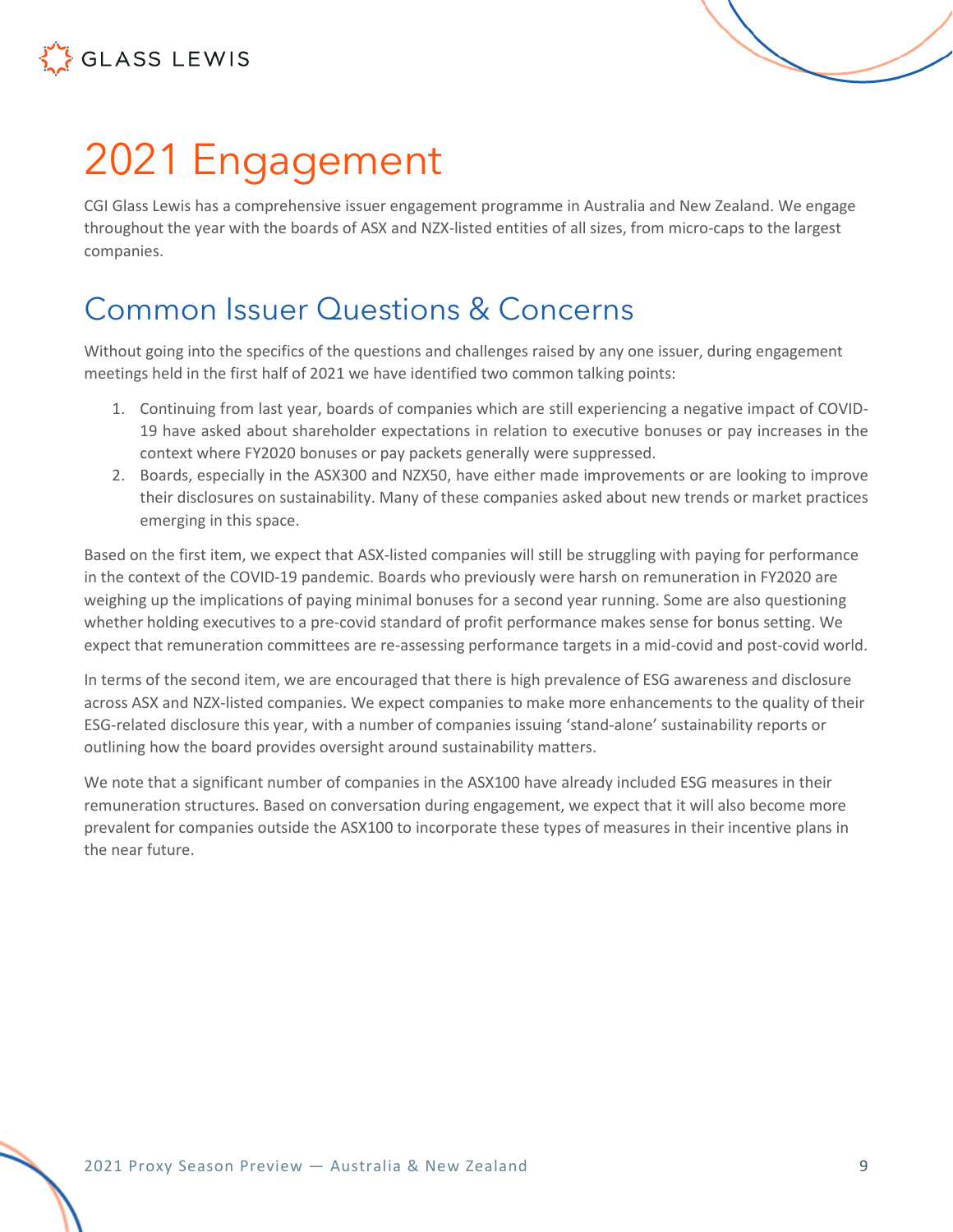



# <span id="page-9-0"></span>2021 AGM Results to June 30

During the period 1 January to 30 June 2021, 55 ASX300 entities held their AGM. In considering what may lie ahead for the September – November AGM season, we reflect on the protest votes seen at the AGMs held in the first half of the year.

# <span id="page-9-1"></span>Remuneration Report Proposals

A total of eight strikes were recorded at the AGMs in the first half of 2021, which was an increase from two and four strikes recorded in the corresponding first half year periods of 2020 and 2019, respectively.

#### Protest Votes (20%+ against): Remuneration Report Proposals, First Half 2021

| <b>AGM Date</b>  | Company                           | % of Votes Against (Poll) |
|------------------|-----------------------------------|---------------------------|
| 6 May 2021       | <b>Rio Tinto Limited</b>          | 60.8% (First Strike)      |
| 30 April 2021    | Oil Search Limited                | 54.1% (First Strike)      |
| 19 February 2021 | <b>Eclipx Group Limited</b>       | 52.1% (First Strike)      |
| 8 April 2021     | <b>Scentre Group</b>              | 51.0% (First Strike)      |
| 28 May 2021      | Appen Limited                     | 47.6% (First Strike)      |
| 23 February 2021 | <b>Technology One Limited</b>     | 38.2% (First Strike)      |
| 26 May 2021      | <b>Brainchip Holdings Limited</b> | 36.1% (First Strike)      |
| 21 May 2021      | Dicker Data Limited               | 28.9% (First Strike)      |
| 30 April 2021    | <b>AMP Limited</b>                | 23.8% (No strike)         |
| 20 May 2021      | <b>Galaxy Resources Limited</b>   | 23.3% (No strike)         |
| 6 May 2021       | <b>Iress Limited</b>              | 22.9% (No strike)         |
| 28 May 2021      | Electro Optic Systems Hidgs Ltd   | 20.2% (No strike)         |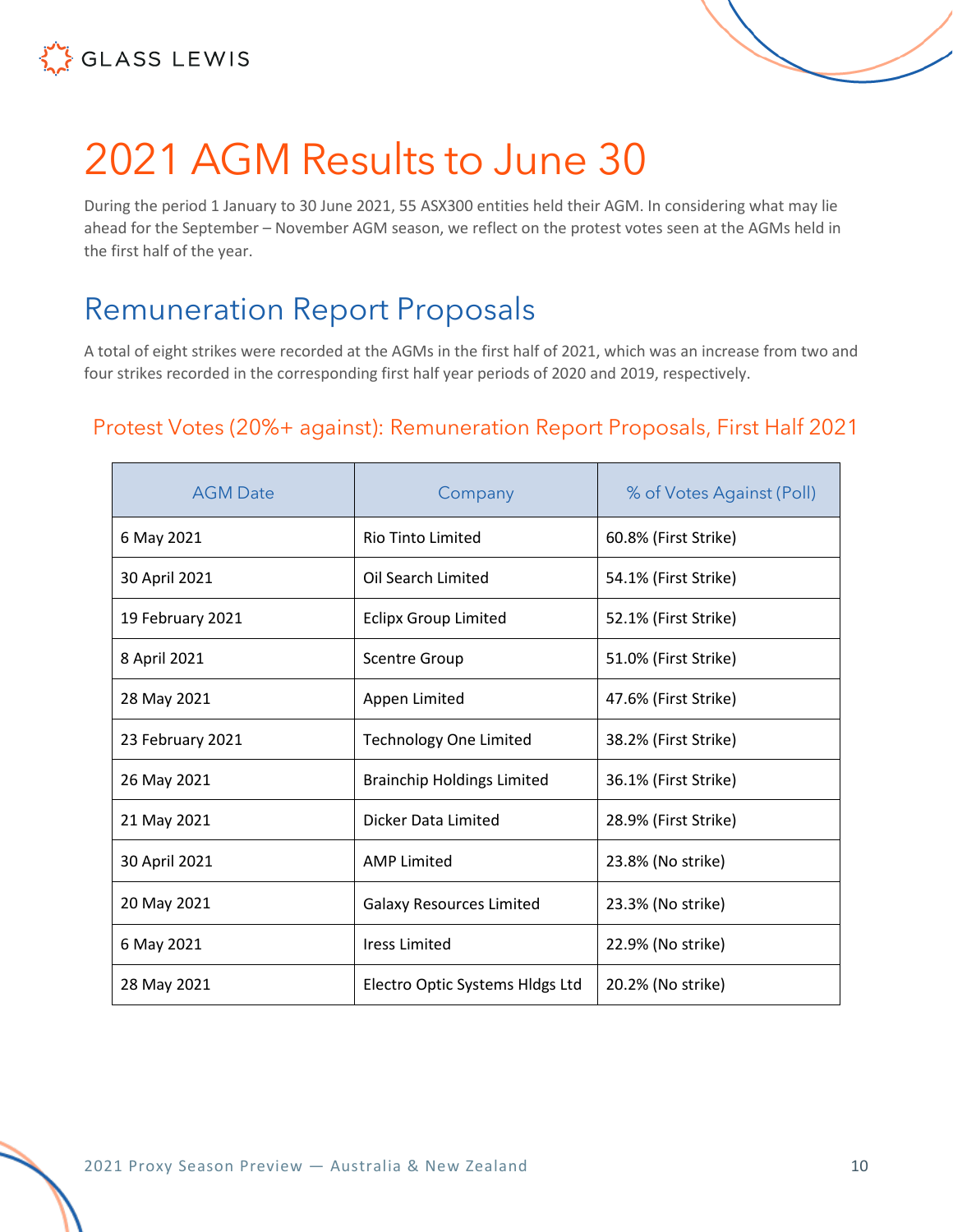### Protest Votes (20%+ against): Remuneration Report Proposals, First Half 2020

| <b>AGM Date</b> | Company                  | % of Votes Against (Poll) |
|-----------------|--------------------------|---------------------------|
| 8 May 2020      | <b>AMP Limited</b>       | 67.3% (First Strike)      |
| 13 May 2020     | Sigma Healthcare Limited | 29.6% (First Strike)      |
| 8 April 2020    | <b>Scentre Group</b>     | 23.3% (No strike)         |

AGMs held in the first half of the year relate largely to December year-end companies, for whom their 2021 AGM were the first meetings following full-year results that were impacted by the COVID-19 pandemic.

The most significant of the strikes was against Rio Tinto's Remuneration Report. This followed the destruction of an indigenous heritage site, the Juukan Gorge caves, in May 2020. The event led to significant backlash from investors and the public, and ultimately resulted in the retirement of CEO Jean-Sébastien Jacques. However, some viewed the good leaver status of the departing CEO as a failure to enforce proper accountability for the issue.

Other strikes in the first half of 2021 were a result of shareholders' disapproval of some ill-suited awards, especially in the context of pandemic and recession. This included generous short-term bonuses, one-off awards and upward adjustments to the incentive outcomes.

# <span id="page-10-0"></span>Election of Director Proposals

During the first half of 2021, four AGMs saw protest votes against directors in excess of 20%. This compares to only one such meeting in the first half of 2020 and six in the first half of 2019.

| <b>AGM Date</b>  | Company                         | Proposal                    | % of Votes Against<br>(Poll) |
|------------------|---------------------------------|-----------------------------|------------------------------|
| 24 February 2021 | Select Harvests Limited         | Re-elect Frederick Grimwade | 32.2%                        |
| 20 May 2021      | <b>Galaxy Resources Limited</b> | Re-elect Florencia Heredia  | 29.8%                        |
| 18 May 2021      | Nickel Mines Limited            | Re-elect Yuanyuan Xu        | 27.2%                        |
| 5 June 2021      | <b>Rio Tinto Limited</b>        | Elect Megan Clark           | 26.5%                        |

#### Protest Votes (20%+ against): Election of Directors, First Half 2021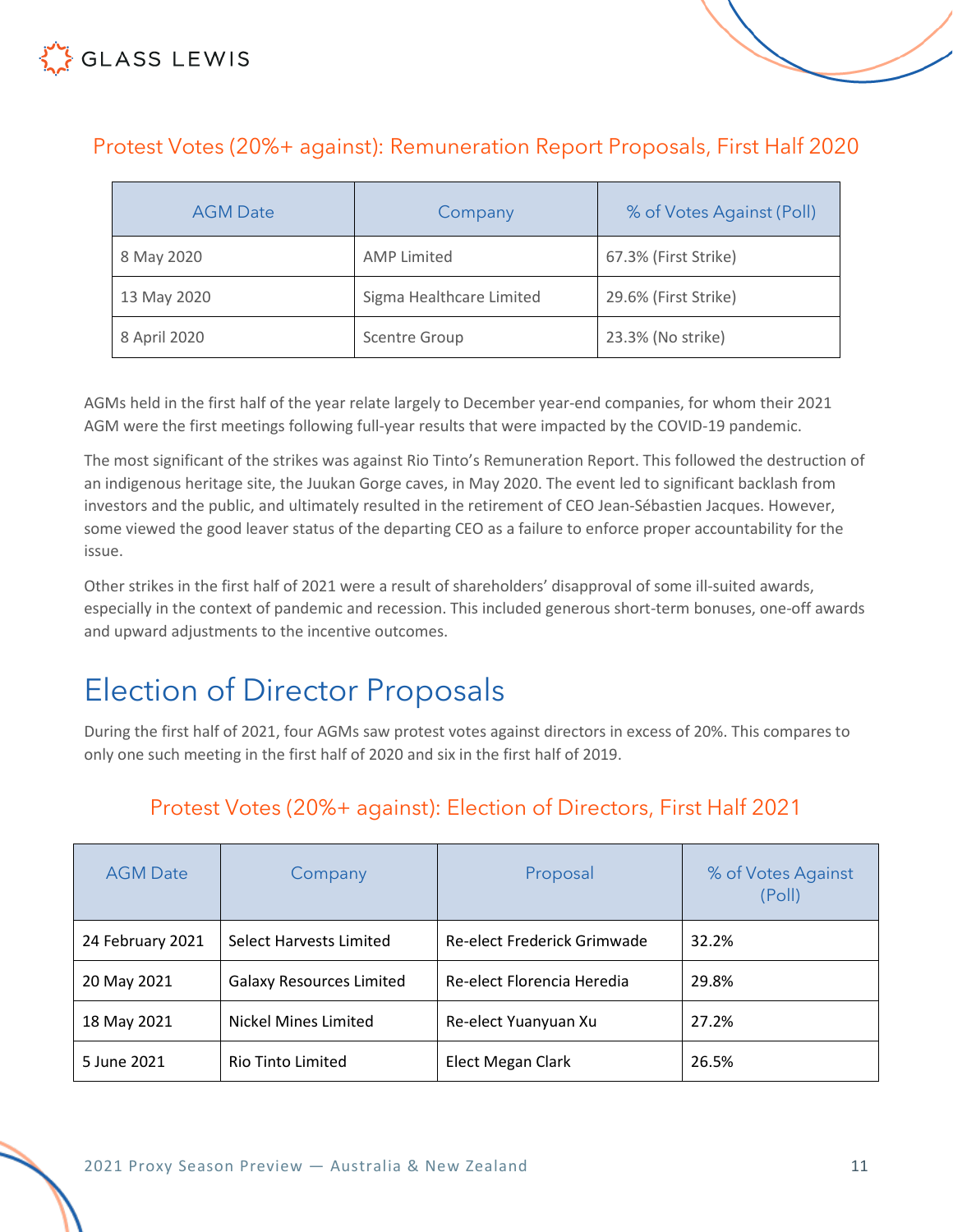



| <b>AGM Date</b> | Company                         | Proposal                  | % of Votes Against<br>(Poll) |
|-----------------|---------------------------------|---------------------------|------------------------------|
| 21 May 2020     | <b>Galaxy Resources Limited</b> | Re-elect John S.M. Turner | 40.9%                        |
| 21 May 2020     | <b>Galaxy Resources Limited</b> | Re-elect Peter J. Bacchus | 20.7%                        |

Once again, Rio Tinto is featured on the list, with Megan Clark facing scrutiny for her role as chair of Rio Tinto's Sustainability Committee due to the recent events in the Juukan Gorge.

The high protest votes against directors at Select Harvests, Galaxy Resources and Nickel Mines were likely connected to more traditional governance concerns of over boarding, related party transactions, and board independence, respectively.

We have not observed any significant protest votes due to criticisms of handling of the COVID-19 response.

### <span id="page-11-0"></span>Other Proposals

There were several other proposal types which received high protest votes, mostly connected with remuneration. These included the approval of equity grants for executives and NEDs. We believe the protest votes against the remuneration reports provide a clearer view of shareholder sentiment.

One notable exception is with regard to ESG-themed shareholder proposals, which are discussed at length in the next section.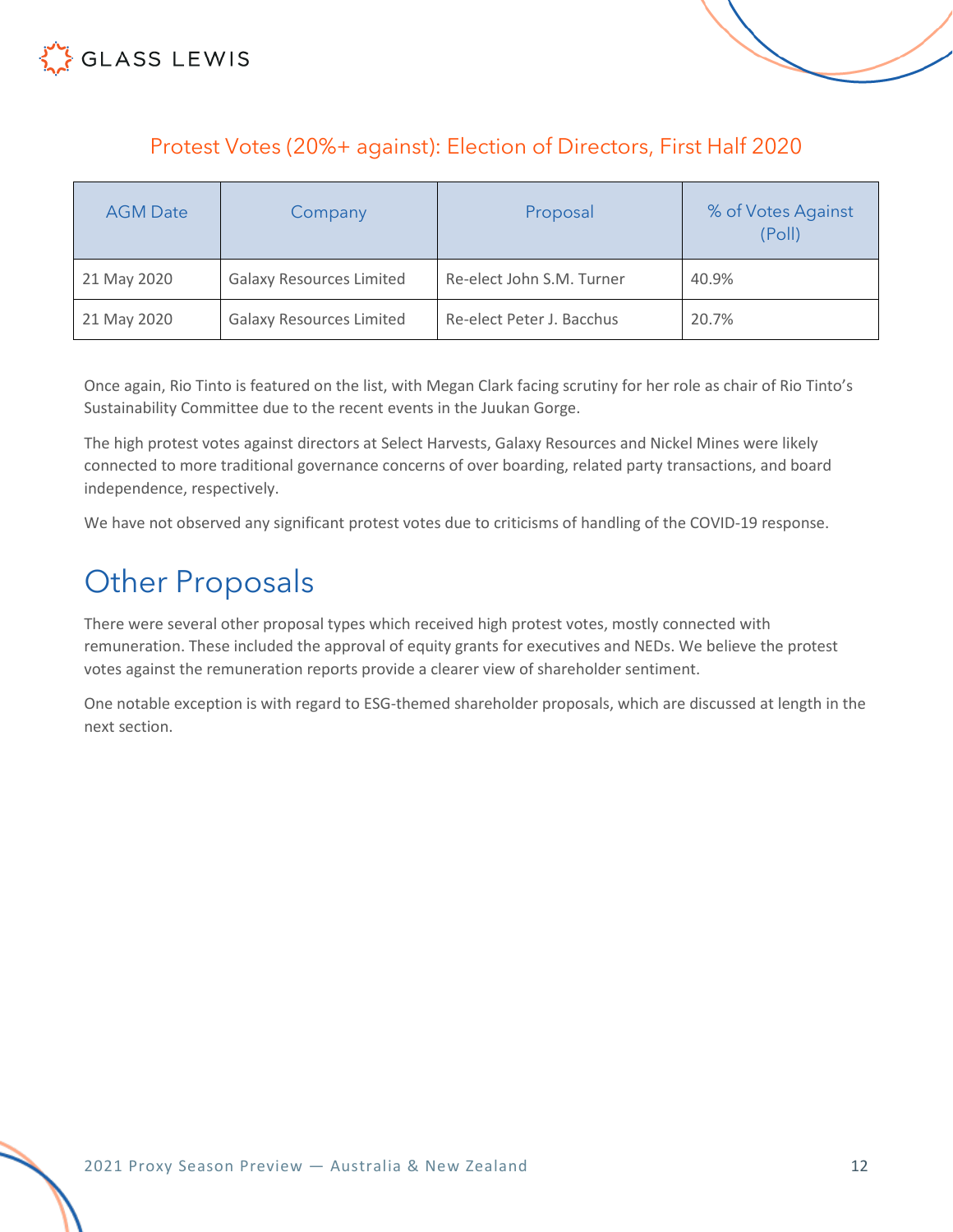# <span id="page-12-0"></span>ESG Considerations & Shareholder Proposals

ESG continues to grow as a key focus area for companies and investors. Shareholder resolutions put up by activist groups Market Forces and Australasian Centre for Corporate Responsibility (ACCR) have been prominent over the past few years and continue to attract significant shareholder attention and debate through 2021. New initiatives have also been prominent in the corporate arena in regard to climate change.

# <span id="page-12-1"></span>Say on Climate

In 2020, a new Say on Climate initiative was launched in by TCI Fund Management, an activist fund run by Chris Hohn, and its charitable foundation, the Children's Investment Fund Foundation (UK) (CIFF). The aim of the initiative is to generate a widespread increase in focus of listed companies and their investors on developing and delivering Paris-aligned plans, with increased accountability around the substance of and performance against those plans through annual shareholder votes.

Glass Lewis has published an overview of this global phenomenon, describing different styles of Say on Climate proposals seen across international AGMs held in 2021. The overview also provides a narrative of the benefits, limitations, and challenges of such proposals.

Locally, ACCR has joined the Say on Climate initiative. Following requests by ACCR, some ASX-listed companies are committing to put non-binding Say on Climate resolutions to vote at 2022 AGM. ASX-listed companies include Woodside Limited, Santos Limited, OilSearch Limited and Rio Tinto Limited, each of whom held an AGM during the first half of 2021.

We expect that other major energy and materials companies will also be pressured to follow suit as their AGMs approach in the second half of the year.

# <span id="page-12-2"></span>Shareholder Proposals

The first six months of 2021 saw nine shareholder resolutions at five AGMs. This was lower in absolute number than prior year, but an increase in number of companies targeted as there were 13 shareholder resolutions at four AGMs in the first six months of 2020 (see over).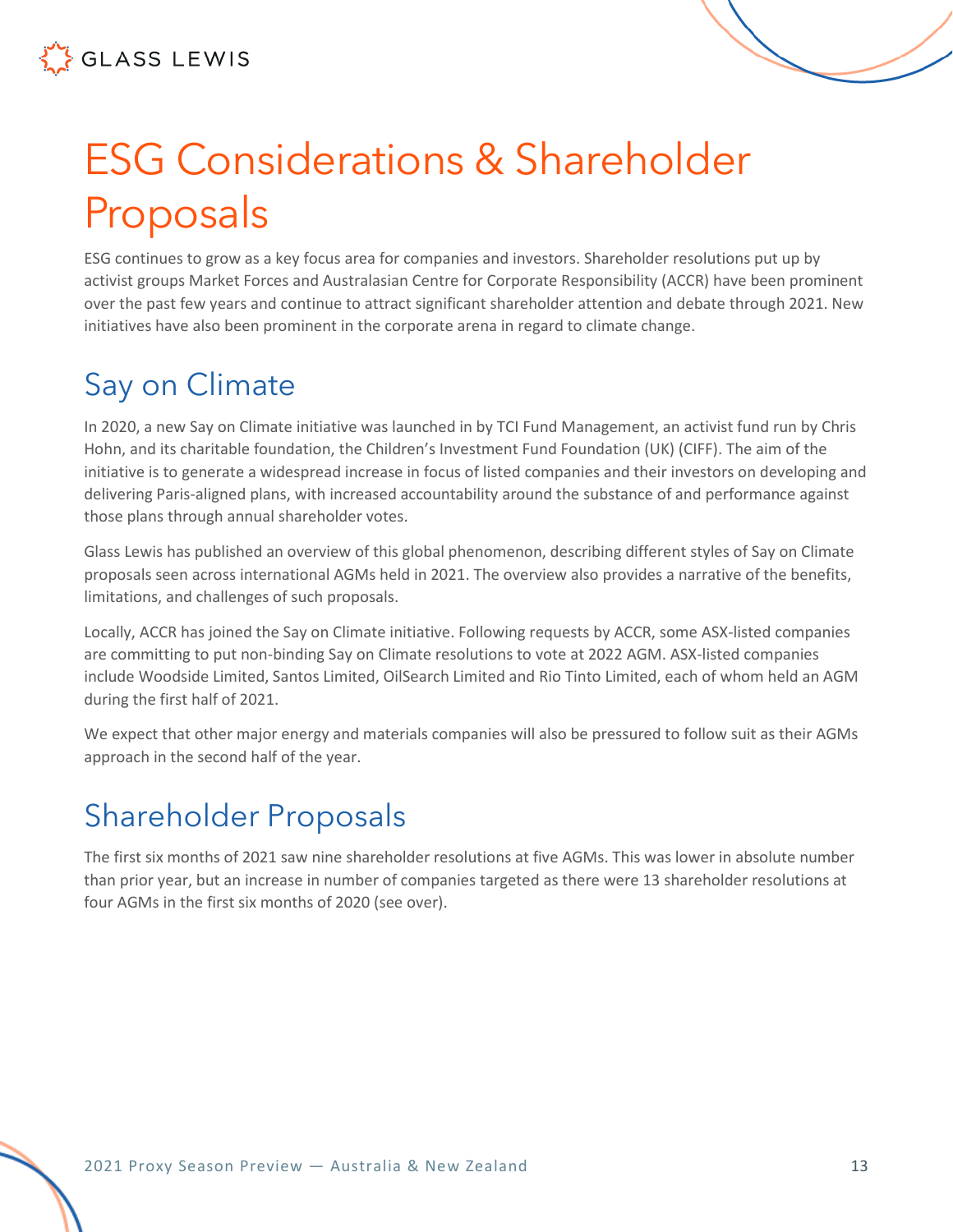#### Support for Shareholder Proposals, First Half 2021

| <b>AGM Date</b> | Company                               | Proposal                                                                          | % of Votes For   |
|-----------------|---------------------------------------|-----------------------------------------------------------------------------------|------------------|
| 5 June 2021     | Rio Tinto Limited                     | Lobbying Activity Alignment<br>with the Paris Agreement                           | 99.0% (by Poll)  |
| 5 June 2021     | <b>Rio Tinto Limited</b>              | Paris-Aligned Greenhouse Gas<br><b>Emissions Reduction Targets</b>                | 99.0% (by Poll)  |
| 5 May 2021      | <b>QBE Insurance Group</b><br>Limited | Reducing Investments and<br>Underwriting Exposure to Fossil<br><b>Fuel Assets</b> | 21.4% (by Poll)  |
| 15 April 2021   | Woodside Petroleum<br>Limited         | Disclosure of Paris-aligned<br>Capital Expenditure and<br>Operations              | 20.1% (by Proxy) |
| 15 April 2021   | <b>Santos Limited</b>                 | Disclosure of Paris-aligned<br>Capital Expenditure and<br>Operations              | 13.3% (by Proxy) |
| 30 April 2021   | Oil Search Limited                    | Disclosure of Paris-aligned<br>Capital Expenditure and<br>Operations              | 9.6% (by Poll)   |
| 15 April 2021   | Santos Limited                        | <b>Facilitating Nonbinding</b><br>Proposals                                       | 5.4% (by Poll)   |
| 15 April 2021   | Woodside Petroleum<br>Limited         | <b>Facilitating Nonbinding</b><br>Proposals                                       | 5.2% (by Poll)   |
| 5 May 2021      | <b>QBE Insurance Group</b><br>Limited | <b>Facilitating Nonbinding</b><br>Proposals                                       | 3.6% (by Poll)   |

*Note: Votes not put to poll have been expressed by proxy with the exclusion of abstain and discretionary votes.*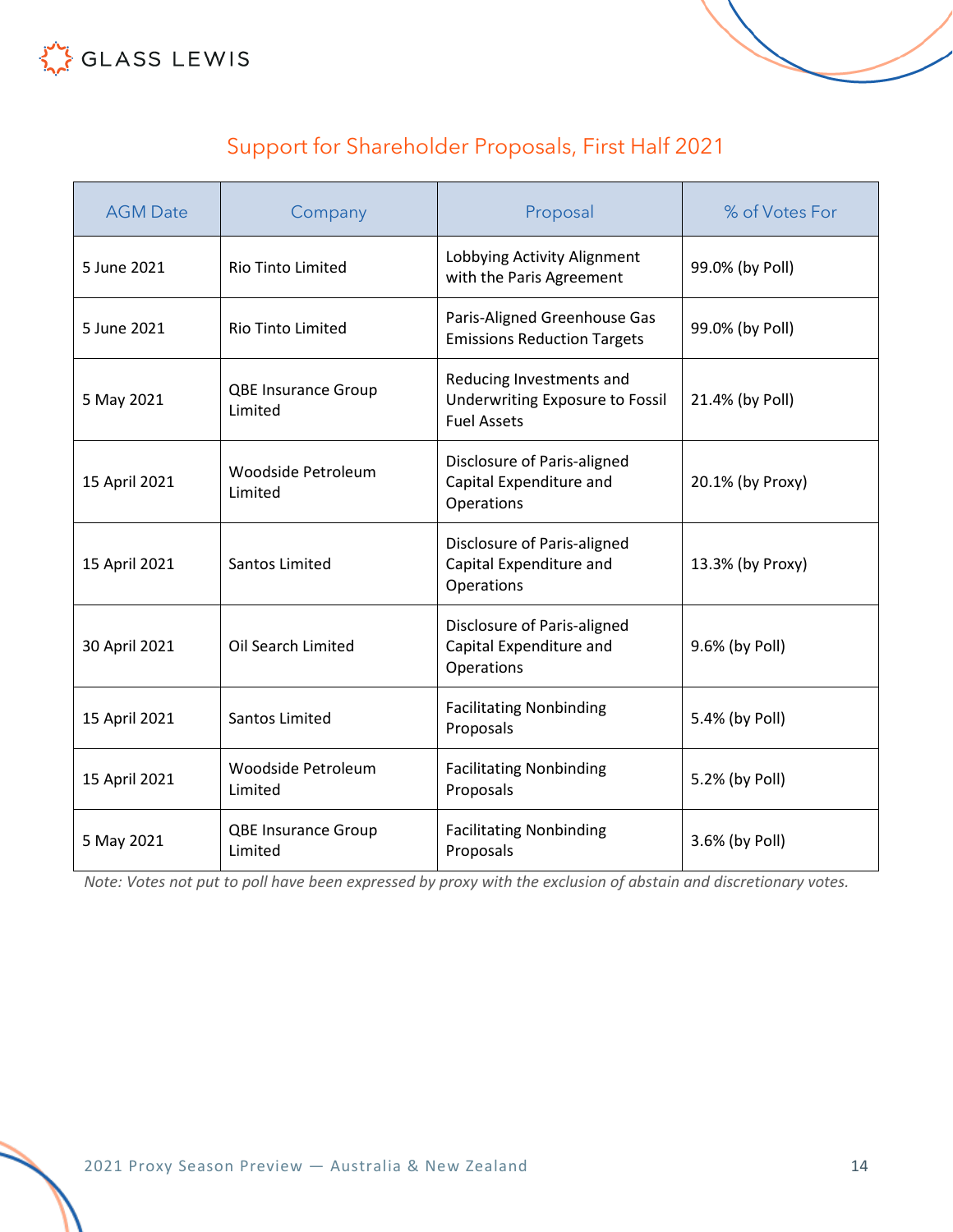



| <b>AGM Date</b> | Company                  | Proposal                                                                        | % of Votes For   |
|-----------------|--------------------------|---------------------------------------------------------------------------------|------------------|
| 30 Apr 2020     | Woodside Petroleum Ltd.  | <b>Climate Change and Energy</b><br>Advocacy Report                             | 51.7% (by Proxy) |
| 3 Apr 2020      | Santos Ltd.              | <b>Climate Change and Energy</b><br><b>Advocacy Report</b>                      | 46.7% (by Proxy) |
| 30 Apr 2020     | Woodside Petroleum Ltd.  | Alignment with The Paris<br>Agreement                                           | 44.0% (by Proxy) |
| 3 Apr 2020      | Santos Ltd.              | Alignment with The Paris<br>Agreement                                           | 43.7% (by Proxy) |
| 7 May 2020      | Rio Tinto Ltd.           | <b>Paris-Aligned Emissions</b><br><b>Reduction Targets</b>                      | 36.9% (by Poll)  |
| 7 May 2020      | QBE Insurance Group Ltd. | Reducing Investments &<br>Underwriting Exposure to Fossil<br><b>Fuel Assets</b> | 13.2% (by Poll)  |
| 7 May 2020      | QBE Insurance Group Ltd. | <b>Facilitating Nonbinding</b><br>Proposals                                     | 12.7% (by Poll)  |
| 7 May 2020      | Rio Tinto Ltd.           | <b>Facilitating Nonbinding</b><br>Proposals                                     | 8.8% (by Poll)   |
| 7 May 2020      | QBE Insurance Group Ltd. | World Heritage and Ramsar<br>Properties                                         | 6.7% (by Poll)   |
| 3 Apr 2020      | Santos Ltd.              | <b>Facilitating Nonbinding</b><br>Proposals                                     | 6.7% (by Poll)   |
| 30 Apr 2020     | Woodside Petroleum Ltd.  | <b>Facilitating Nonbinding</b><br>Proposals                                     | 6.3% (by Poll)   |
| 7 May 2020      | QBE Insurance Group Ltd. | <b>Facilitating Nonbinding</b><br>Proposals                                     | 4.3% (by Poll)   |
| 30 Apr 2020     | Woodside Petroleum Ltd.  | Corporate and Sector<br><b>Reputation Advertising</b>                           | 2.6% (by Proxy)  |

*Note: Votes not put to poll have been expressed by proxy with the exclusion of abstain and discretionary votes.*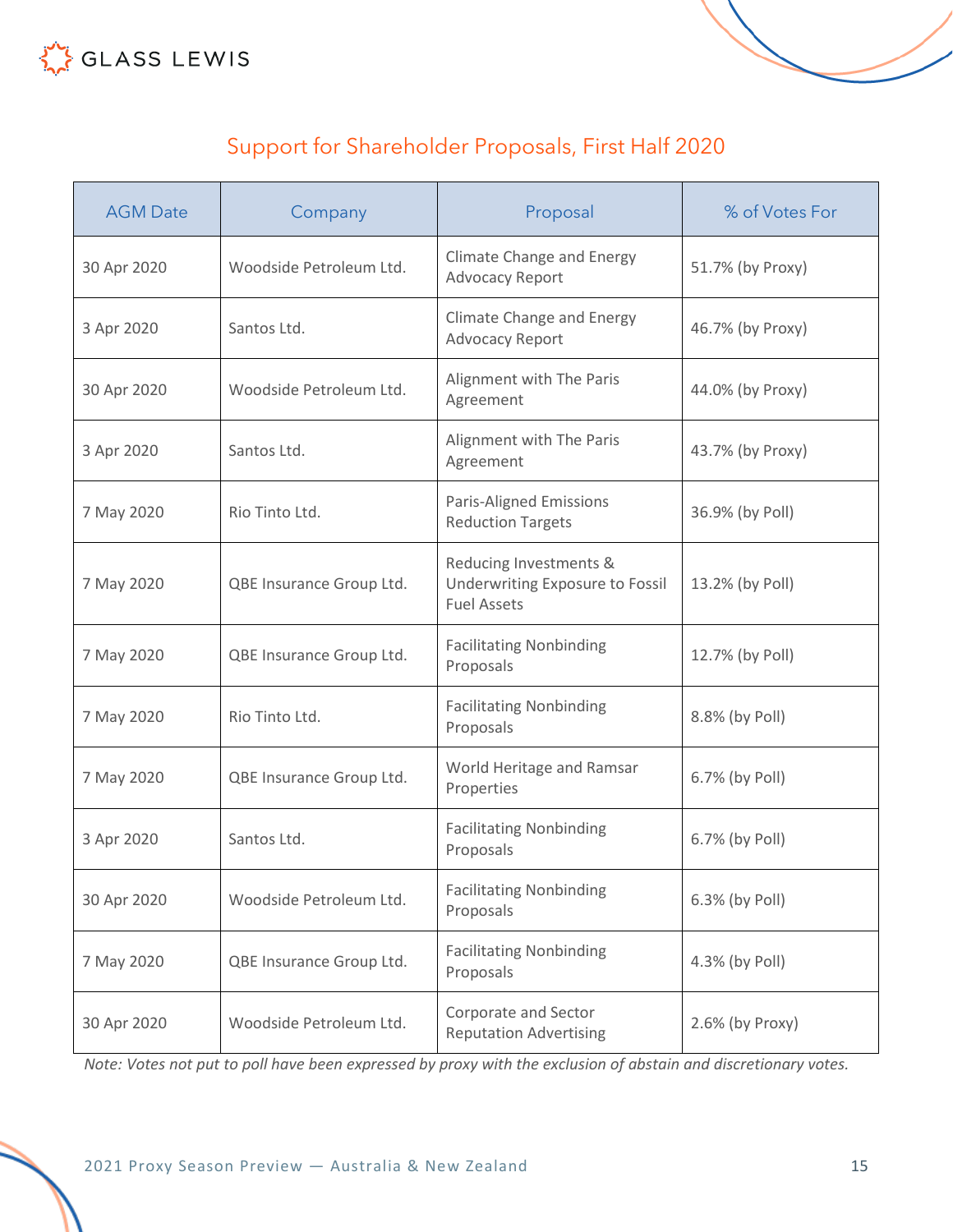

In the case of Rio Tinto, the board had recommended that shareholders vote in favour of the resolutions relating to emission targets and climate-related lobbying on the basis that the proposals were consistent with Rio Tinto's own goals. This made Rio Tinto the first Australian company to endorse shareholder proposals on climate policy. Both resolutions received nearly full support from shareholders (i.e. 99% of poll votes cast were in support).

Outside of Rio Tinto, while shareholder support for shareholder ESG proposals has been steadily increasing over the past few years, the high levels of support in the 44% - 52% range seen at the 2020 AGMs of Woodside and Santos was not repeated in 2021. This is likely attributable to the 2021 proposals being worded so as to describe planning for operational wind downs, which was seen as a step too far compared to the 2020 proposals, which cleanly asked for additional disclosure and target-setting on the topics of lobbying activity and emissions.

### <span id="page-15-0"></span>Campaigns by Market Forces and ACCR

The resolutions described above remain largely driven by Market Forces and ACCR. In consideration of what is to come in the second half of 2021, we have reviewed public disclosures by the two groups.

| Campaign              | <b>ASX Companies</b><br>Highlighted     | <b>Topic</b>                                                    |
|-----------------------|-----------------------------------------|-----------------------------------------------------------------|
| <b>Banks</b>          | ANZ, Commonwealth<br>Bank, NAB, Westpac | Big Four banks' role in supporting the fossil fuel<br>industry. |
| Super                 | n/a                                     | Superannuation fund investment in fossil fuel industry.         |
| Insurance             | QBE, Suncorp, IAG                       | Insurer role in supporting the fossil fuel industry.            |
| Fossil fuel subsidies | n/a                                     | Government subsidies to fossil fuel industry.                   |

Market Forces publicly describes four campaigns on its website (accessed July 7, 2021).

Those ASX companies identified above were also identified in Market Forces campaigns in our 2020 Season Preview. We expect ongoing resolutions at some of those financial institutions identified above.

ACCR does not publicly disclose campaigns as Market Forces do on their website. Instead, we have summarised the list of companies criticised in the headlines of news articles published from 2 January 2021 to 12 July 2021, which provides insight into their current focus. We have divided the list into general topics:

ASX-listed companies criticised in ACCR headlines over climate matters:

- AGL Energy
- Woodside Petroleum
- BHP Group
- Santos
- Rio Tinto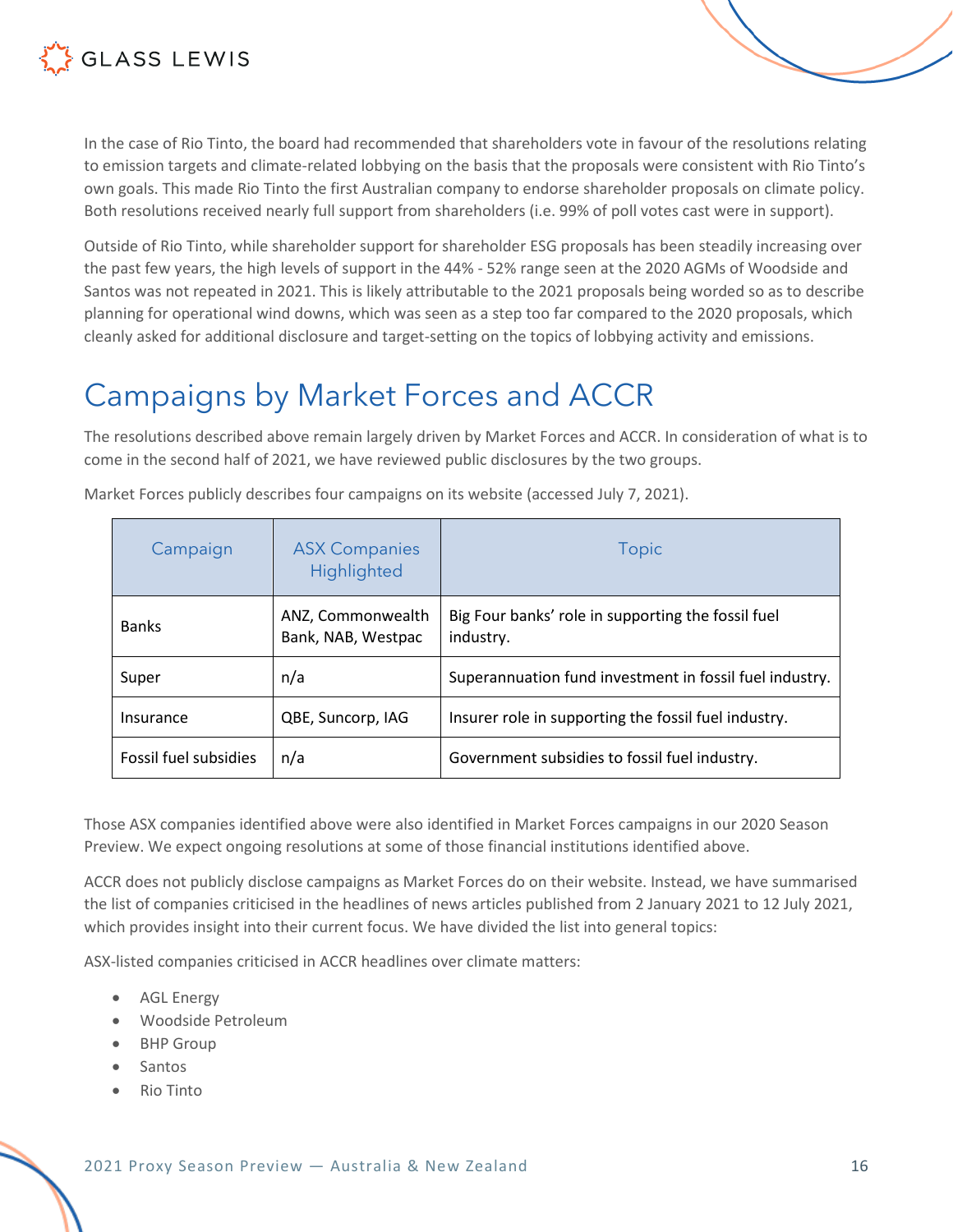



ACCR news reports also credit companies with climate commitments, including Say on Climate initiatives, and other commitments on the topic of modern slavery and wage theft. However, we find their critical news articles are more likely to reflect an interest at lodging a shareholder resolution.

In consideration of the previous level of activity both ACCR and Market Forces have had in lodging shareholder resolutions at ASX-listed entities, we expect that the actual AGM targets in the second half of FY2021 will very likely include additional companies not identified above.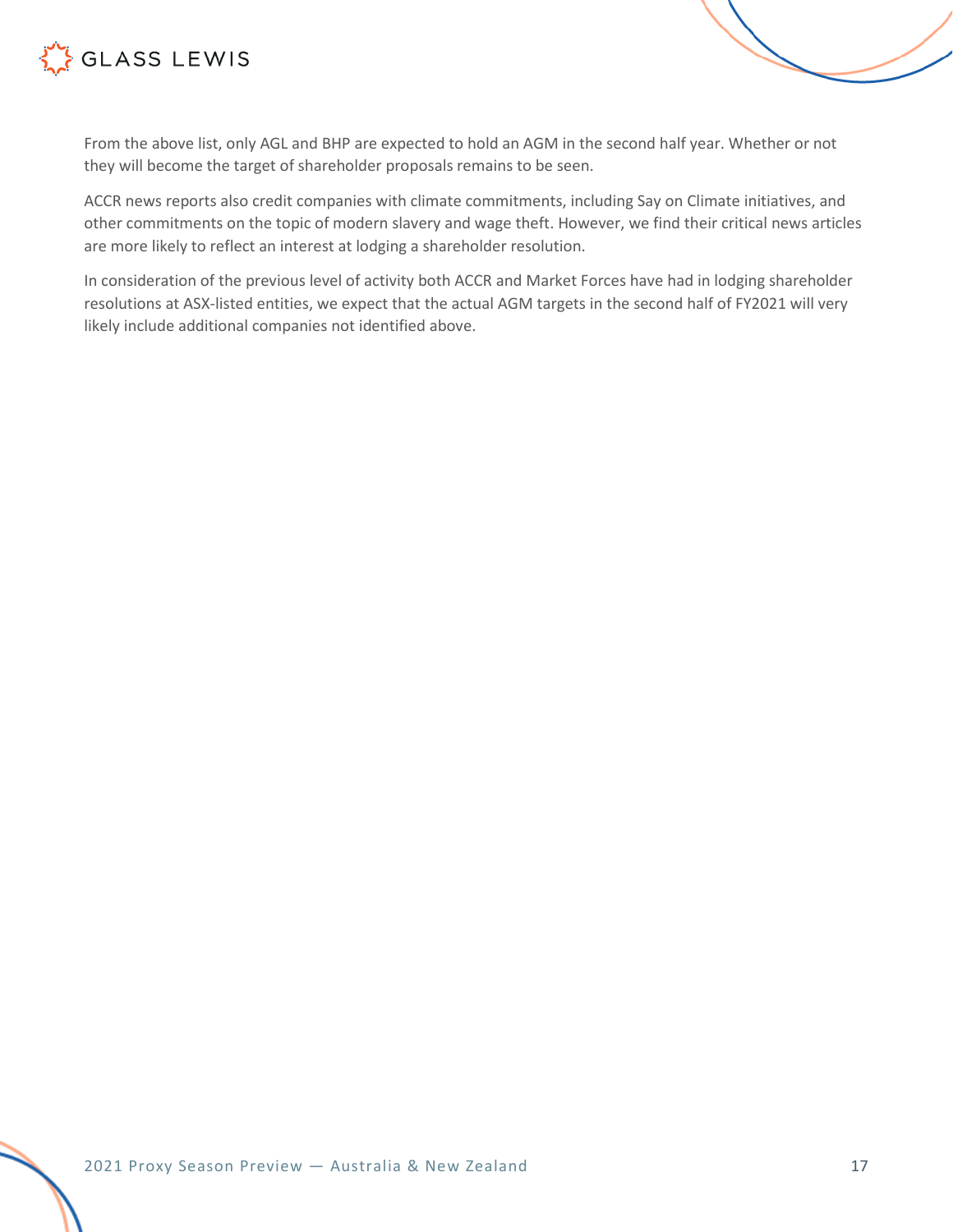

<span id="page-17-0"></span>

| Corporate Website   www.glasslewis.com |                     |                                                   |
|----------------------------------------|---------------------|---------------------------------------------------|
| Email                                  | info@glasslewis.com |                                                   |
| Social                                 |                     | <b>1</b> @glasslewis <b>in</b> Glass, Lewis & Co. |

#### Global Locations

**North America**

**United States** *Headquarters*

255 California Street Suite 1100 San Francisco, CA 94111 +1 415 678 4110 +1 888 800 7001

44 Wall Street Suite 503 New York, NY 10005 +1 646 606 2345

2323 Grand Boulevard Suite 1125 Kansas City, MO 64108 +1 816 945 4525

#### **Europe Ireland**

15 Henry Street Limerick V94 V9T4 +353 61 292 800

#### **United Kingdom**

80 Coleman Street Suite 4.02 London EC2R 5BJ +44 20 7653 8800

#### **Germany**

*IVOX Glass Lewis* Kaiserallee 23a 76133 Karlsruhe +49 721 35 49 622

#### **Asia Pacific**

#### **Australia**

*CGI Glass Lewis* Suite 5.03, Level 5 255 George Street Sydney NSW 2000 +61 2 9299 9266

#### **Japan**

Shinjuku Mitsui Building 11th floor 2-1-1, Nishi-Shinjuku, Shinjuku-ku, Tokyo 163-0411, Japan